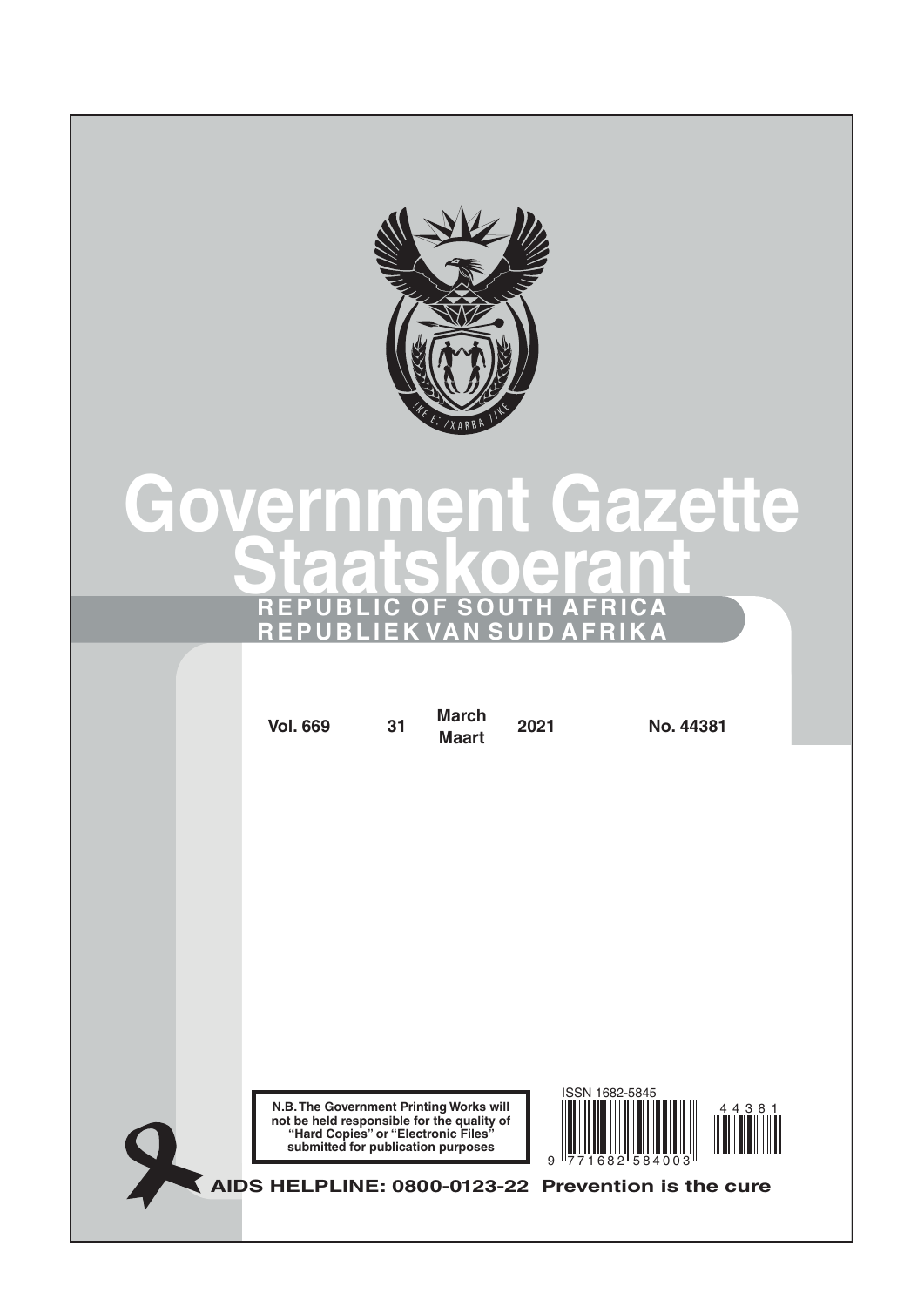#### **IMPORTANT NOTICE:**

**The GovernmenT PrinTinG Works Will noT be held resPonsible for any errors ThaT miGhT occur due To The submission of incomPleTe / incorrecT / illeGible coPy.**

#### **no fuTure queries Will be handled in connecTion WiTh The above.**

#### **Contents**

| a.      |  |
|---------|--|
| ۰,<br>× |  |

*Page Gazette No. No. No.*

#### Government [Notices • Goewermentskennisgewings](#page-2-0)

#### **[Transport, Department of / Vervoer, Departement van](#page-2-0)**

| 290 | Disaster Management Act (57/2002): Directions issued in terms of regulation 4(7) of the Regulations made under |       |  |
|-----|----------------------------------------------------------------------------------------------------------------|-------|--|
|     |                                                                                                                | 44381 |  |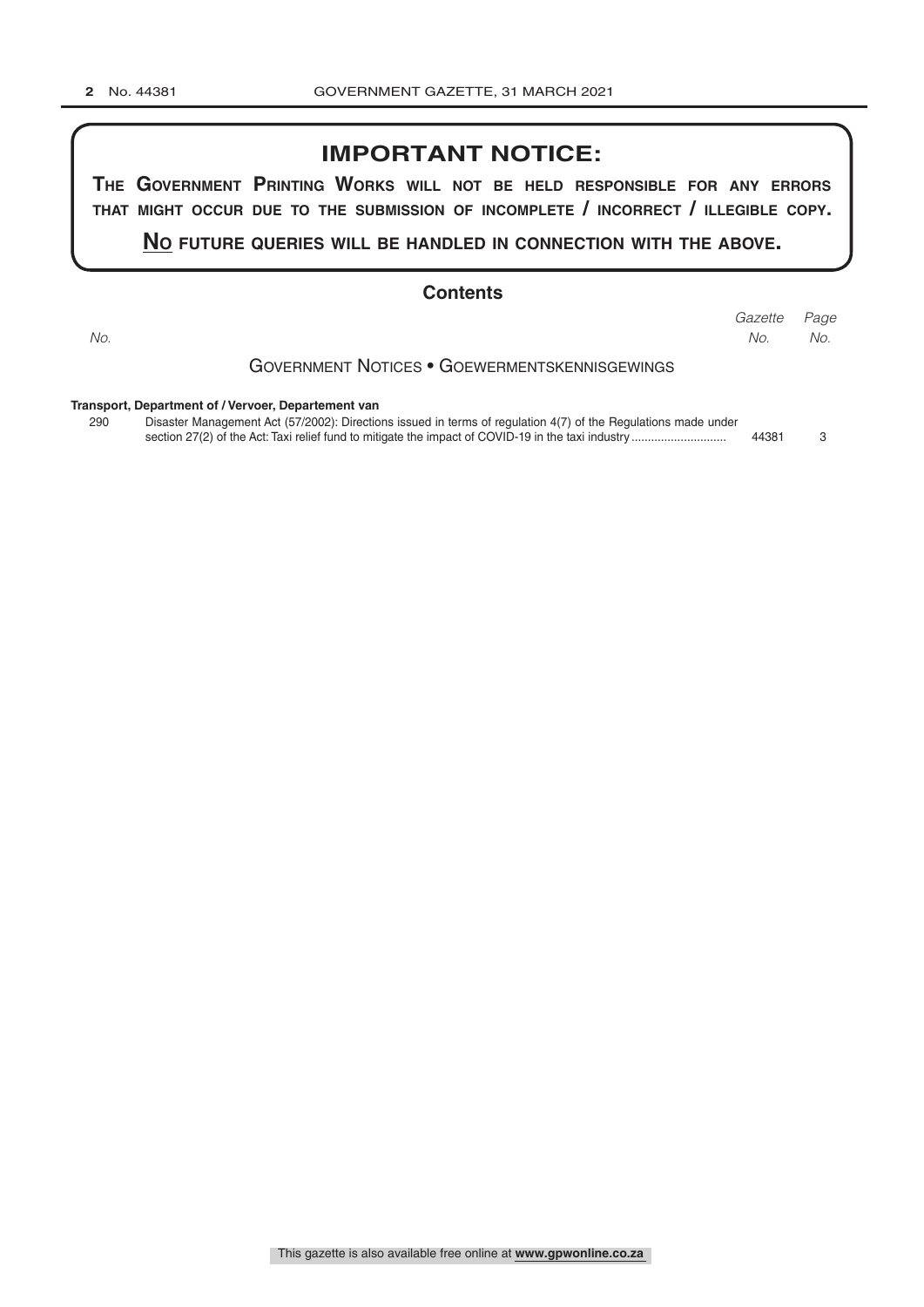# GOVERNMENT NOTICES • GOEWERMENTSKENNISGEWINGS

## <span id="page-2-0"></span>**DEPARTMENT OF TRANSPORT**

**NO. 290 31 March 2021**

#### DISASTER MANAGEMENT ACT, 2002 (ACT NO.57 OF 2002)

DIRECTIONS ISSUED IN TERMS OF REGULATION 4(7) OF THE REGULATIONS MADE UNDER SECTION 27(2) OF THE DISASTER MANAGEMENT ACT, 2002 (ACT NO. 57 OF 2002): THE TAXI RELIEF FUND TO MITIGATE THE IMPACT OF COVID-19 IN THE TAXI INDUSTRY

I, Fikile Mbalula, MP, Minister of Transport, hereby in terms of regulation 4(7) of the Regulations made under section 27(2) of the Disaster Management Act, 2002 (Act No. 67 of 2002), hereby issue a directive set out in the Schedule hereto on the taxi relief fund to mitigate the impact of COVID-19 in the taxi industry.

MR F. A. MBALULA, MP MINISTER OF TRANSPORT  $\text{DATE}: 3 \circ 03$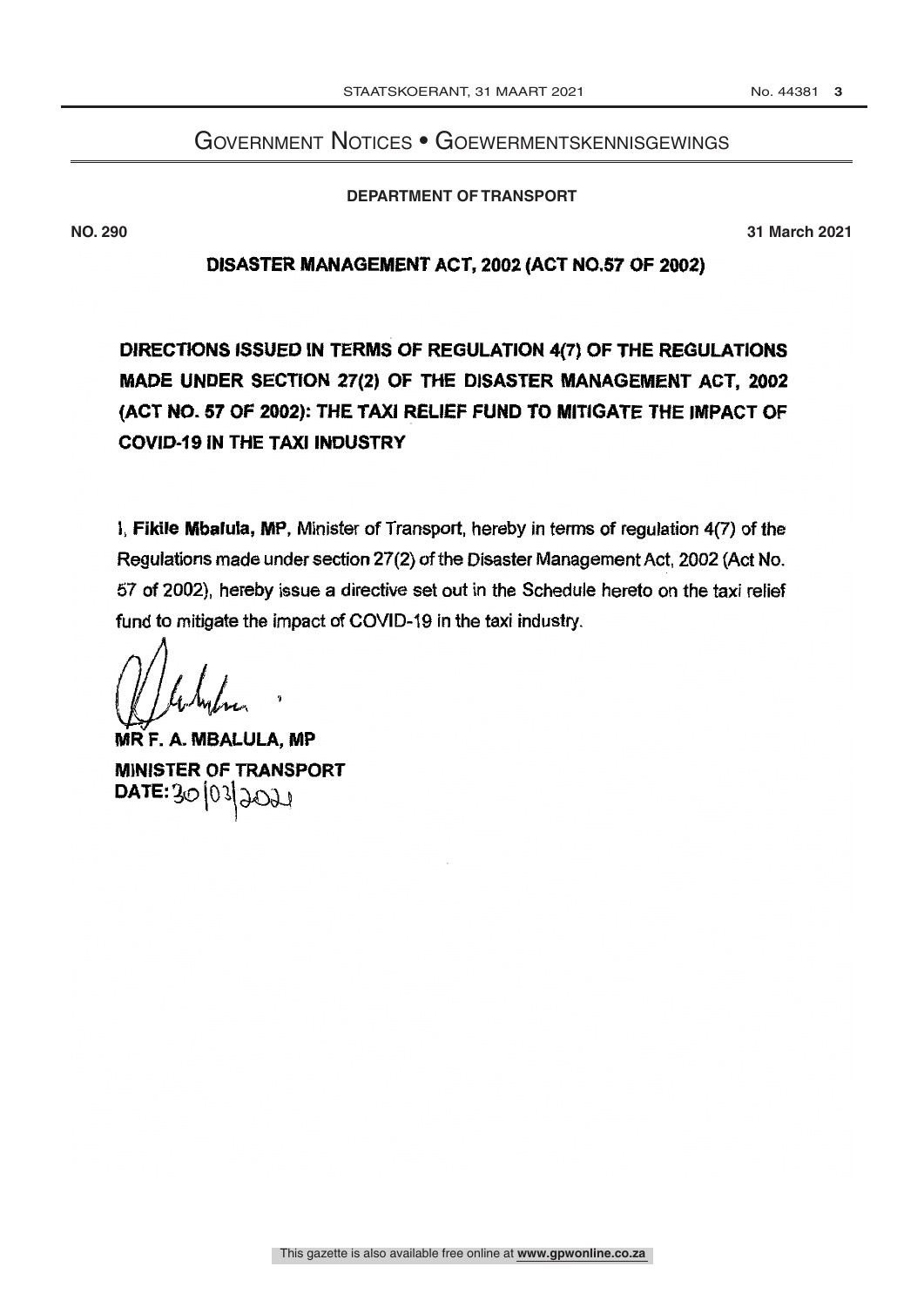#### SCHEDULE

Whereas, the transport sector, across the world, experienced massive ridership drop due to the spread of the novel coronavirus (Covid -19). This followed stringent measures imposed by many countries in an attempt to mitigate and curb the spread of the virus. Some of these measures included restrictions in the movement of people through lockdowns as well as encouragement for people to work from home.

Whereas, in South Africa, the taxi industry bore the brunt of these measures. Initially, taxis were allowed to carry only 50% of their licensed vehicle capacity and this was later increased to 70% when the lockdown restrictions were eased. The industry also had to contend with increased cost of procuring cleaning materials for vehicles and sanitisers for passengers. The net effect of all these to the industry has been a declining revenue base and an increase in costs, which left many operators struggling to stay financially afloat.

Whereas, in response, the Department secured once off ex gratia relief funds to the tune of R1,135 million to assist operators to mitigate the effect of Covid -19. The relief scheme is not intended to compensate for loss of income.

Whereas, the relief scheme provides an opportunity for the formalisation of the taxi industry. The benefits of using the relief process as a springboard towards formalisation is that, once the industry is formalised, it would be equipped for future participation in, amongst others, subsidisation.

Whereas, the Department solicited the services of the South African Revenue Service as the vendor and Implementation Agency to administer the relief scheme to the industry primarily due to their experience and capacity in dealing with such systems but also to authenticate the registration of these operators as business entities.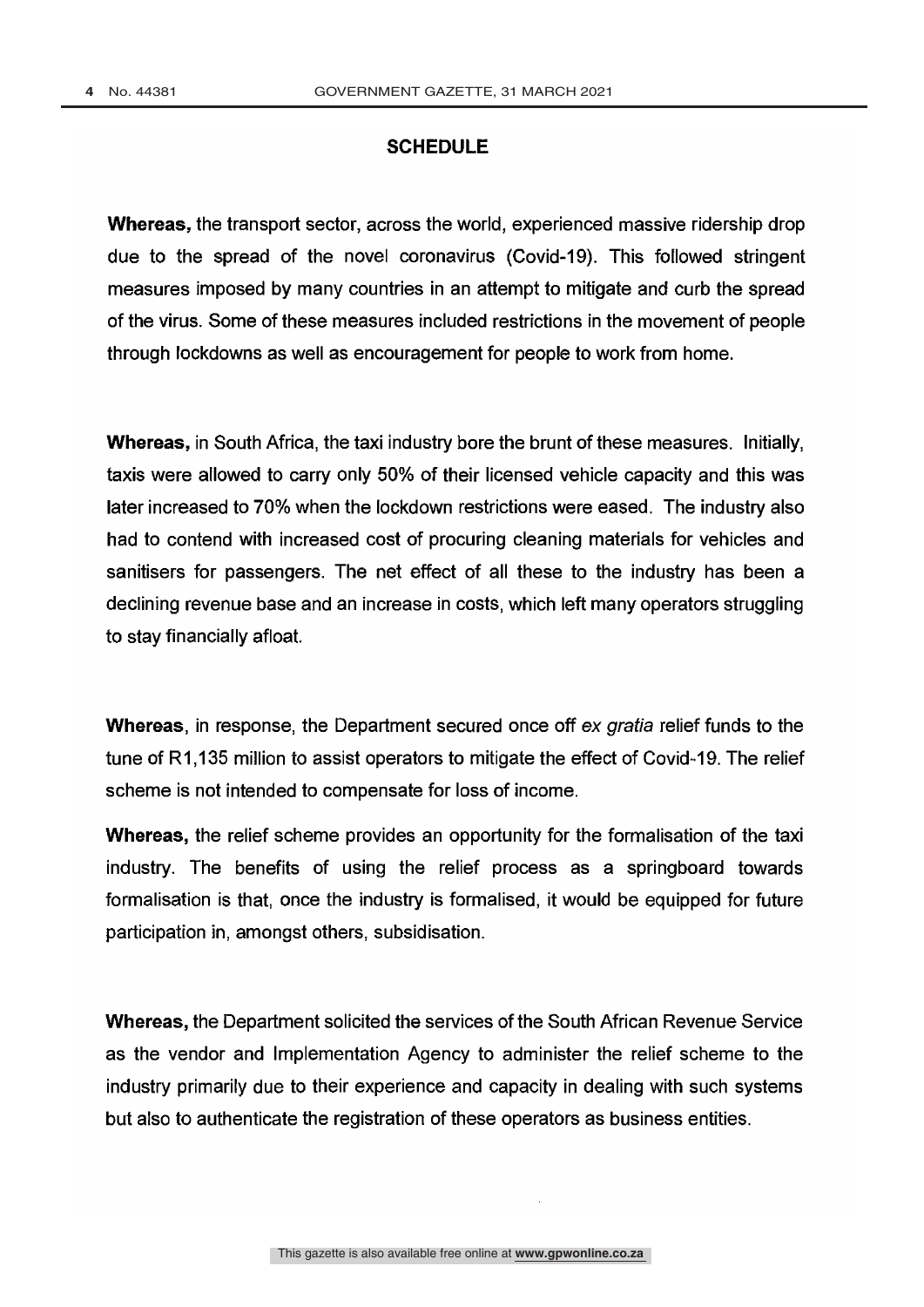#### 1. Definitions

In these directions, any other word or expression bears the meaning assigned to it in the Disaster Management Act, the Act or in the Regulations, and, unless the context otherwise indicates-

"Association" means a group of operators-

(a) which has been formed not for gain;

(b) whose object is to promote the interests of members; and

(c) whose funds are to be applied in promoting those interest.

"Disaster Management Act" means the Disaster Management Act, 2002 (Act No. 57 of 2002);

"Taxi operator" means a person who is the holder of operating license to ferry passenger for reward by either a motorcar, minibus and midibus;

"the Act" means the National Land Transport Act, 2009 (Act No. 5 of 2009); and

"the Regulations" means the Regulations issued in terms of section 27(2) of the Disaster Management Act, published under Government Notice No. 480, in Government Gazette No. 43258 of 29 April 2020, and amended by Government Notices Nos R608 of May 2020, R714 of 25 June 2020, R763 of 12 July 2020, R846 of 31 July 2020, R891 of 17 August 2020, No. 999 of 18 September 2020, No. 1011 of 20 September 2020, No. 1053 of 1 October 2020, No. 1104 of 21 October 2020, No. 1199 of 11 November 2020, No. 1290 of 3 December 2020, No. 1346 of 15 December 2020, No 1370 of 17 December 2020, No. 1421 of 24 December 2020; No. 1423 of 29 December 2020, No. 1424 of 29 December 2020; No. 1453 of 29 December 2020; No. 1370 of 11 January 2021; No. 6 of 1 February 2021; No.92 of 13 February 2021 and No. 93 of 13 February 2021.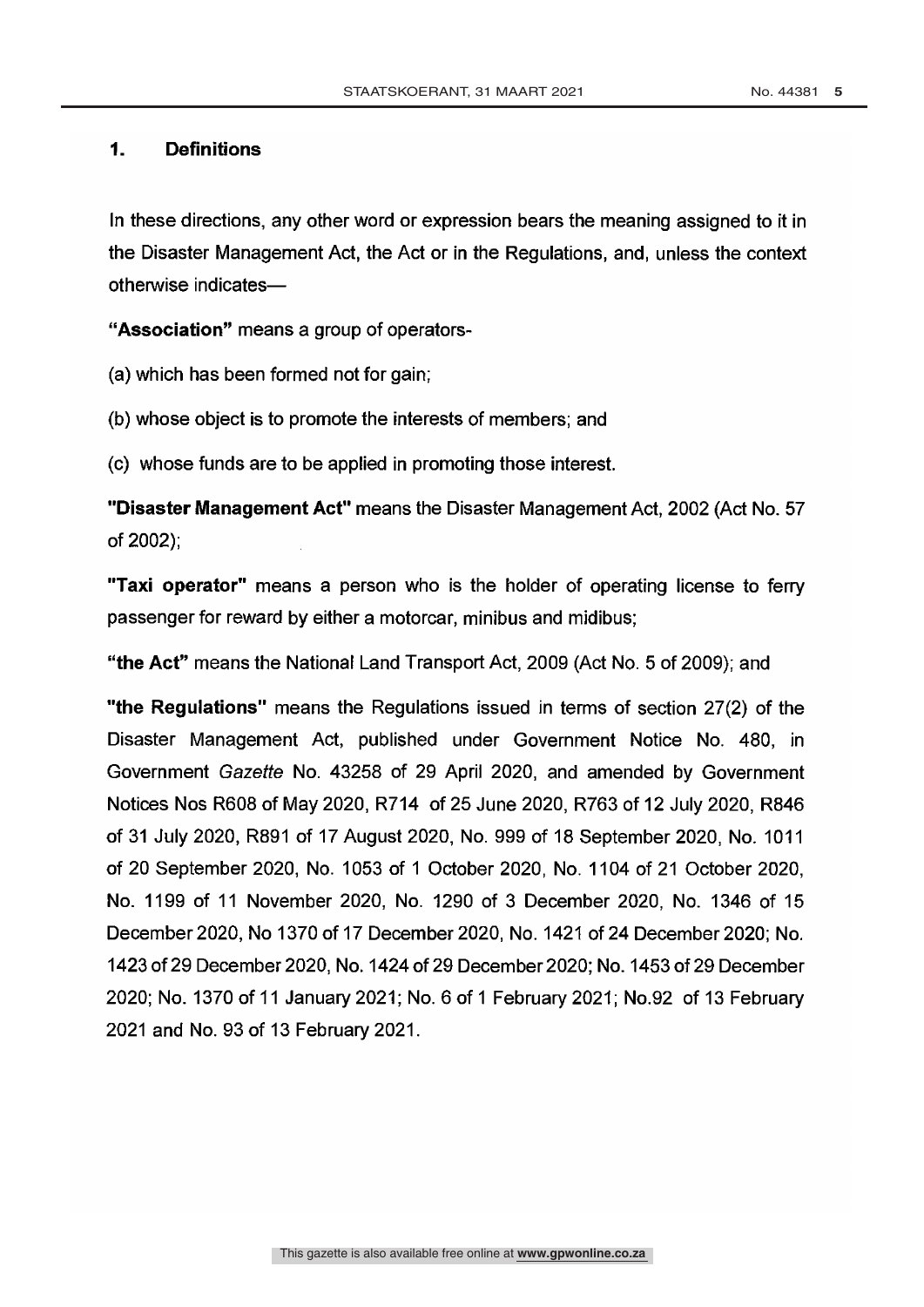#### Authority

**2.** (1) Section  $26(2)(b)$  of the Disaster Management Act provides that a national disaster, once declared, must be managed in accordance with existing legislation, as well as contingency arrangements as amplified by disaster management regulations or directions issued in terms of section 27(2) of the Disaster Management Act.

(2) These Directions are issued pursuant to the provisions of section 27(2) of the Disaster Management Act and specifically in terms of regulations 4(7) of the Regulations, to provide for the taxi relief fund to mitigate the impact of COVID-19 in the taxi industry.

#### Purpose of Directions

3. The purpose of the Directions is to provide for taxi relief fund.

#### Application of Directions

4. These Directions are applicable to the taxi operators, e-hailing and minibus associations.

#### Part A: Qualification

- 5.(1) The taxi operators to qualify for the taxi relief fund must be:
	- (a) A South African citizen or permanent resident in the Republic;
	- (b) In possession of a valid Operating License or Permit or receipt as proof of application for renewal of an operating license.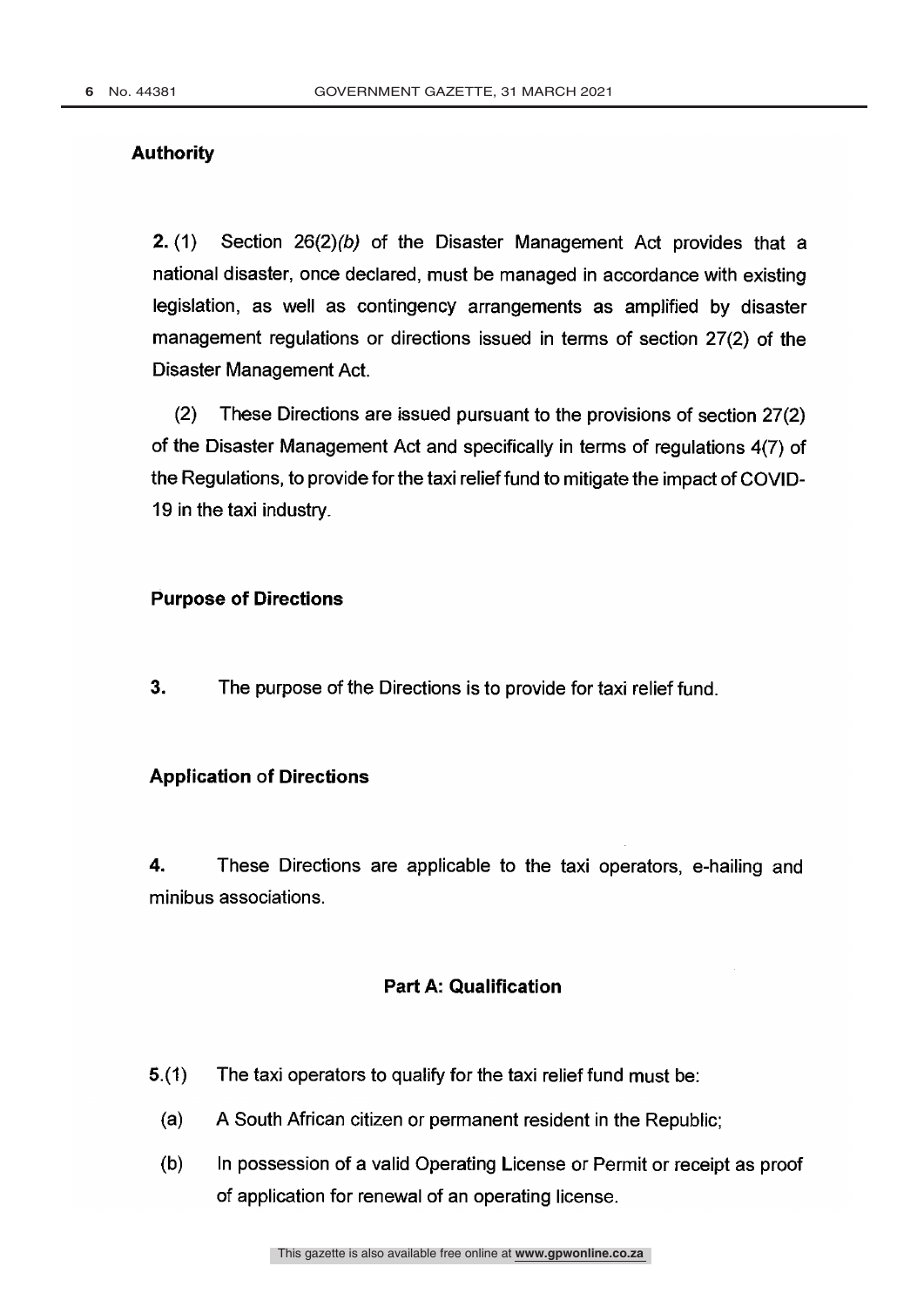- (2) The association to qualify for the taxi relief fund must be a registered association in terms of the National Land Transport Transition Act, 2000 (Act no. 22 of 2000).
- (3) The e- hailing driver to qualify for the taxi relief fund must be:
- (a) A South African citizen or permanent resident in the Republic;
- (b) In possession of a valid Operating License or professional driving permit.

#### Part B: Conditions

6.(1) At the commencement of the national lockdown the taxi operator must:

(a) be in possession of operating license or permit; and

(b) have been operating for the previous 180 (one hundred and eighty) days.

- (2) The taxi operation must be formally registered as a business entity.
- (3) The business must be registered for Income Tax and other applicable taxes related to running a business in South Africa.
- (4) The registration process should also include registration of employees with the Skills Development Levy (SDL), Unemployment Insurance Fund (UIF), Compensation for Workplace Injuries, Diseases and Death (COIDA) as well as compliance with the Sectoral Wage Determination by the Minister of Labour.
- (5) The Taxi operator must transfer the operating licence or permit into the name of the company.
- (6) The e- hailing driver must be registered for Income Tax.
- (7) The funds to be paid only into the business account.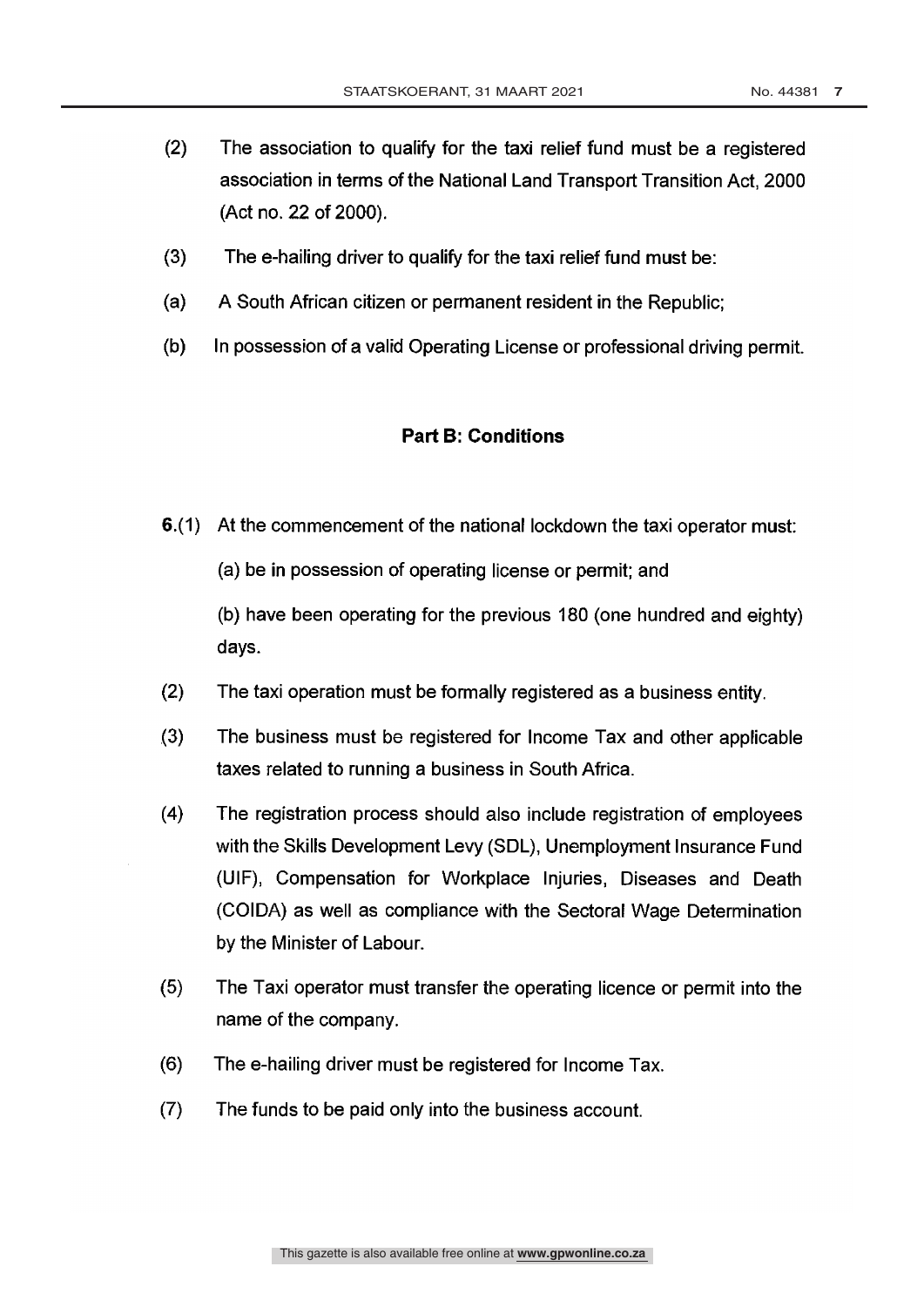#### PART C: Transitional Arrangements for Taxi Formalisation

- 7. (1) Despite the requirements stipulated in direction 5 and 6, and the cut-off date stipulated in direction 8, all taxi operators will be required to transfer their operating licenses to business entities within seven years from the date of submission of the application for the taxi relief fund.
	- (2) The taxi operator must ensure that within a period of two years from the date of submission of application that the employees in his employment will be registered under the name of the company established and registered with the Unemployment Insurance Fund.
	- (3) In case of motor car, mini -buses, and midi -buses that are still financed, the taxi operator must ensure that within 5 years they change from the owner to the company.

| 8. Process                         | Cut-off date      |
|------------------------------------|-------------------|
| Submission of applications         | 30 September 2021 |
| <b>Registration of Companies</b>   | Upon application  |
| Registration employees to          | 2 years           |
| Company and SDL, UIF, COIDA        |                   |
| Transfer of financed vehicles into | 5 years           |
| new company                        |                   |
| Transfer of Operating license to   | 7 years           |
| business into new company          |                   |

#### Part D: Time Table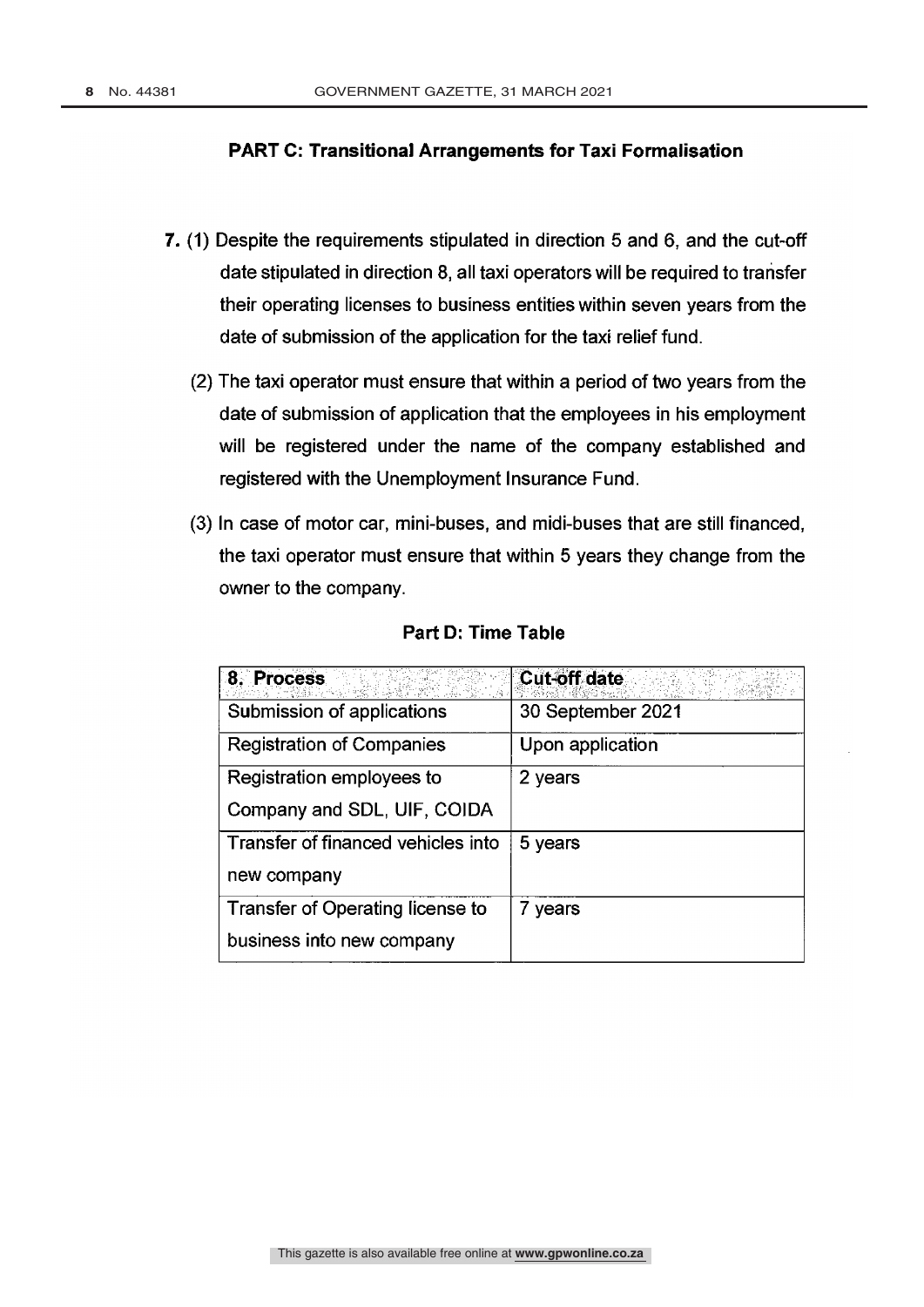#### Cut -off date for dispensation

9. The cut-off of date for the application of the taxi relief fund is 30 September 2021.

### Companies and Intellectual Property Commission (CIPC) and the National Empowerment Fund (NEF)

10. (1) The NEF shall be the Implementation Agency to administer the payment system of the relief scheme to the taxi industry and the CIPC shall provide services to the Taxi Industry of registration of companies, tax, UIF, SDL, COIDA.

(2) The Department of Transport shall issue guidelines for the application of the taxi relief fund in their website.

(3) The CIPC and the NEF shall issue guidelines for the application of the taxi relief fund in their website.

#### Short Title and commencement

11. These Directions are called the Directions on taxi relief fund to mitigate the impact of COVID-19 in the taxi industry, 2021, and comes into effect on the date of publication thereof in the Government Gazette.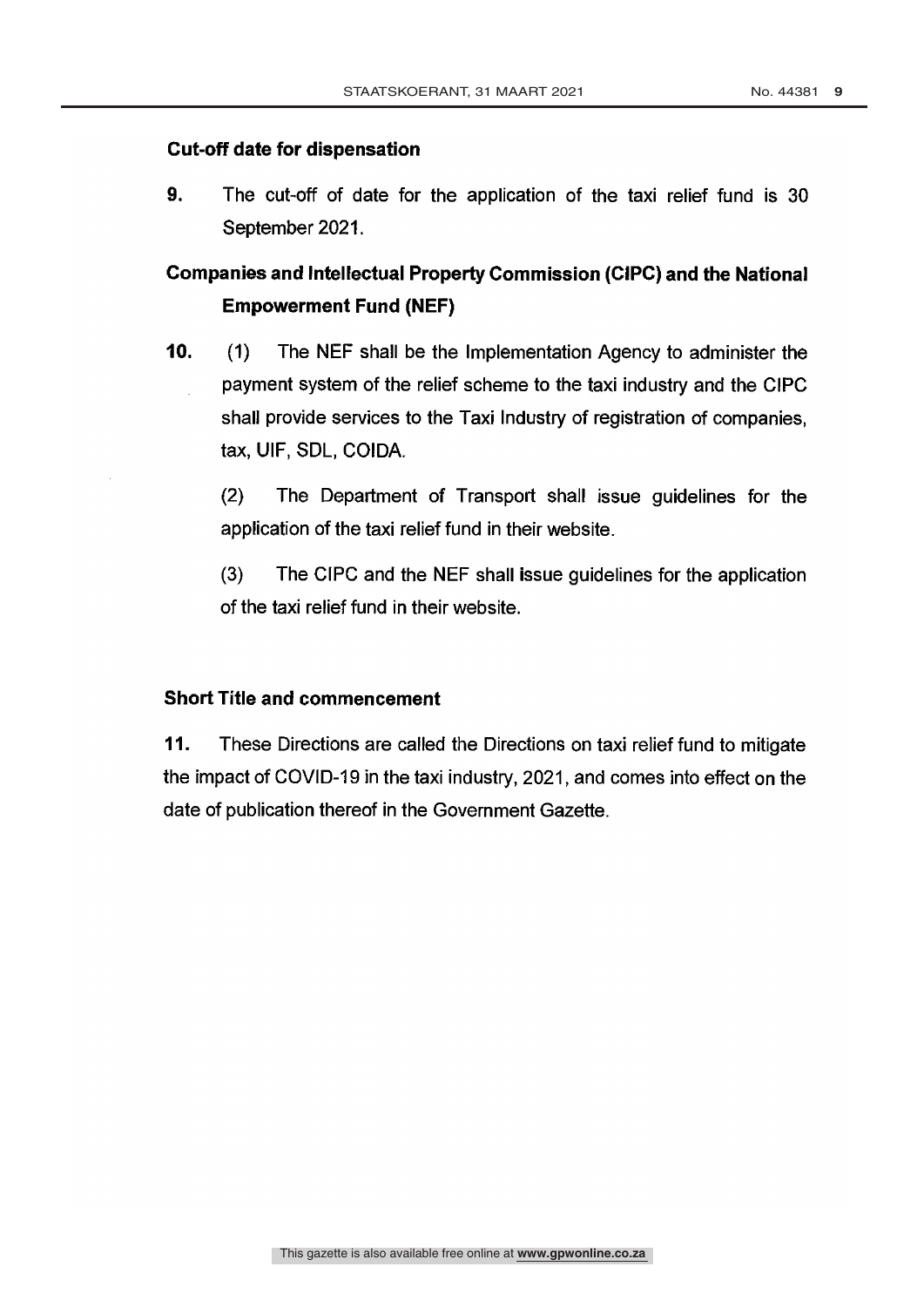This gazette is also available free online at **www.gpwonline.co.za**